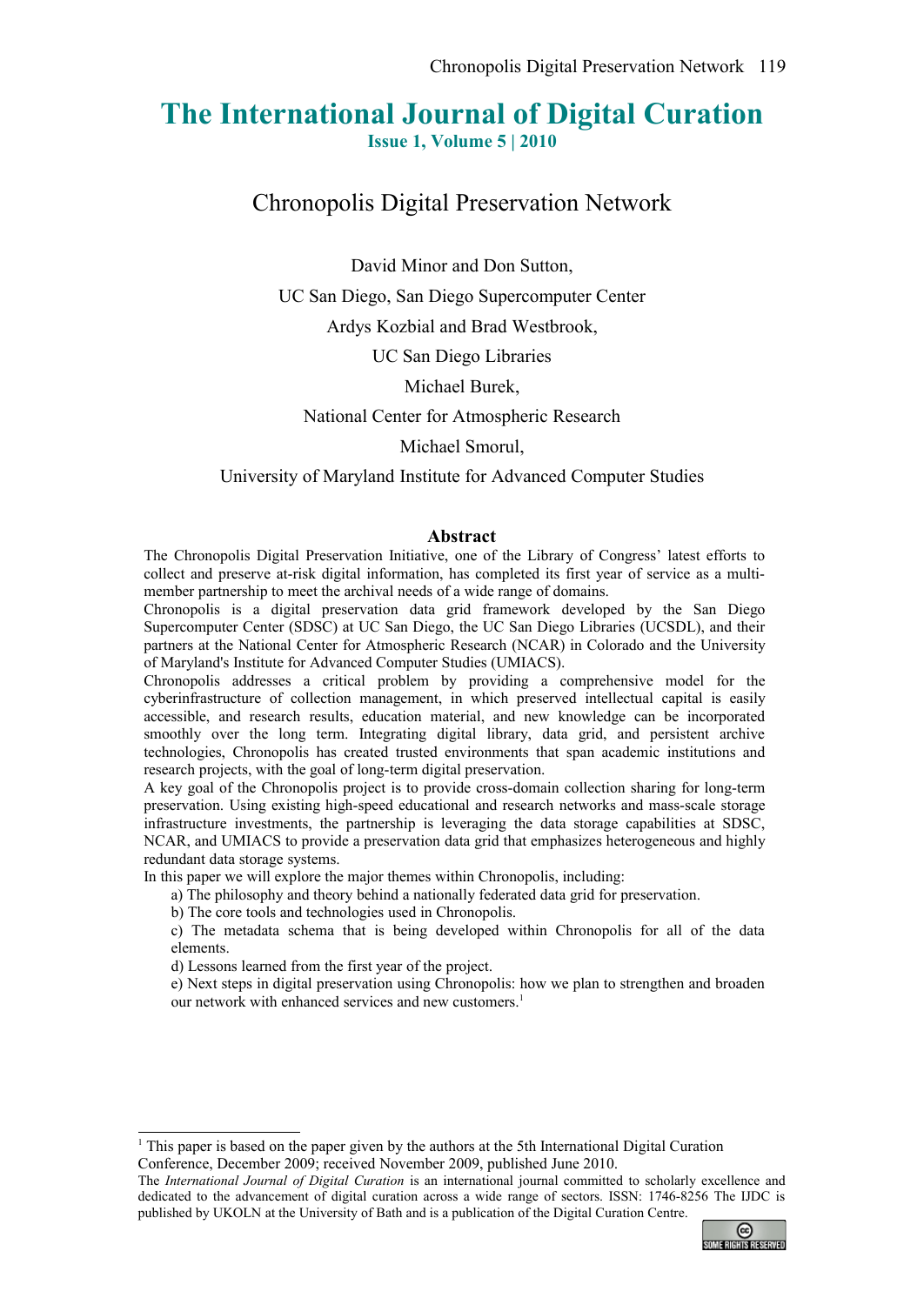# **Chronopolis**

In 1995, an important Scientific American article warned a broad audience of the need to address the issue of preserving "the content and historical value of thousands of records, databases and personal documents [that] may be irretrievably lost to future generations if we do not take steps to preserve them now." (Rothenburg, [1999\)](#page-14-0). Since the publication of this article, a considerable body of literature has been generated by scientific and library communities presenting the complex issues that have to be solved (Atkins et al., [2003;](#page-13-4) Hedstrom, [2003;](#page-13-1) Library of Congress, [2002\)](#page-13-3). Congress has mandated that data and information generated through public funding be openly accessible and preserved for the long-term, and the National Archives and Records Administration (NARA) launched an Electronic Records Archives (ERA) initiative in order to fulfill its mandate to preserve "essential evidence" that is being increasingly created, transmitted, and stored electronically (National Research Council, [2003\)](#page-13-2).

At an April 2002 workshop sponsored by the National Science Foundation (NSF) and The Library of Congress (LC), participants urged: "Solutions are urgently needed to prevent further loss of valuable digital information… these problems are urgent… action is needed now, not some time in the future; … everyone - from creators to custodians - must contribute to the solution…" (Hedstrom, [2003\)](#page-13-1)

It is vital that society preserves digital assets that represent the intellectual capital of scientific disciplines, education communities, and federal agencies (Moore, [2003\)](#page-13-0). Many of these assets will quickly become inaccessible, whether as a consequence of lack of support from funding agencies, or as the result of technology evolution within storage systems, access mechanisms, or encoding formats.

Under this backdrop of need, and motivated by these weighty concerns, the Chronopolis digital preservation network, initially funded by the Library of Congress' National Digital Information Infrastructure and Preservation Program (NDIIPP), has completed its first year of service as a multi-member partnership to meet the archival needs of a wide range of domains.

Chronopolis is a digital preservation data grid framework developed by the San Diego Supercomputer Center (SDSC) at UC San Diego, the UC San Diego Libraries (UCSDL), and their partners at the National Center for Atmospheric Research (NCAR) in Boulder Colorado and the University of Maryland's Institute for Advanced Computer Studies (UMIACS).

A key goal of the Chronopolis project is to provide cross-domain collection sharing for long-term preservation. Using existing high-speed educational and research networks and mass-scale storage infrastructure investments, the partnership is designed to leverage the data storage capabilities at SDSC, NCAR, and UMIACS to provide a preservation data grid that emphasizes heterogeneous and highly redundant data storage systems.

Specifically, each Chronopolis partner operates a grid node containing at least 50 TB of storage capacity for digital collections related to the Library of Congress' NDIIPP content. The Chronopolis methodology employs a minimum of three geographically distributed copies of the data collections, while enabling curatorial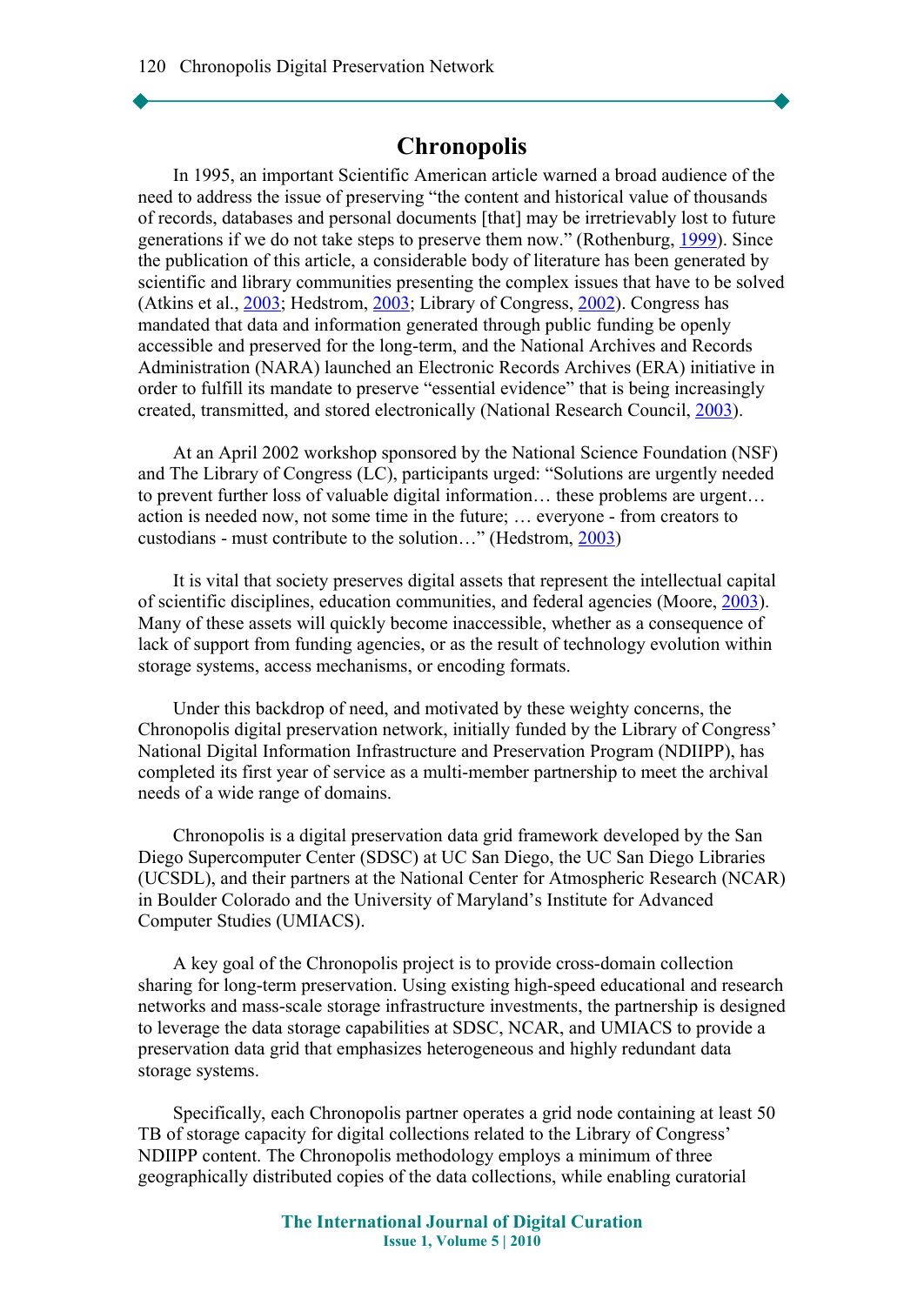audit reporting and access for preservation clients. The partnership is also developing best practices for the NDIIPP community for data packaging and transmission among heterogeneous digital archive systems.

As of July, 2009, Chronopolis houses four diverse collections: a backup of the complete digital holdings of the Inter-university Consortium for Political and Social Research (ICPSR), based at the University of Michigan, "Web-at-Risk" collections from the California Digital Library (CDL), geospatial data resources from the North Carolina Geospatial Data Archiving Project, and several decades of data from research cruises from the Scripps Institution of Oceanography (SIO) at UC San Diego.

It should be noted that these data collections are from a diverse set of providers. This is intentional: the Chronopolis preservation is intended to be as "agnostic" as possible. It is intended that the design and implementation of the network should be capable of handling data from a wide spectrum of academic disciplines.

# **The Chronopolis Model**

The key concept underlying Chronopolis is a phased approach to the development of long-term preservation cyberinfrastructure that can be scaled and evolved over time. Such an approach must provide:

- A production system for collection management and preservation that is stable, can evolve with use and technology, and scale with expansion of individual and aggregate collections.
- Smooth integration of new technologies as they are developed and tested, in order to increase capability and functionality without service disruption.
- Well-managed administration of the facility which includes the integration of policies and procedures governing the availability of data, data integrity, security, retention periods, collection selection, and metadata standards.
- The exploration of policies and cost models for long-term preservation that ensure the protection of critical data collections beyond the life-time of the projects and efforts which generated them, and provide a plan for future maintenance, curation and use.

The Chronopolis model seeks to integrate these elements to provide a model for the data management and preservation cyberinfrastructure that will be required to ensure availability, access, and usability of our most valued digital data holdings.

# **Collection Life-Cycle Management and Scaling**

The Chronopolis architecture has been designed to provide not only the long-term preservation of the collections accepted, but also the life-cycle management of the Chronopolis facility itself. Digital library life-cycle management consists of a combination of curation and preservation processes that are applied to each digital entity: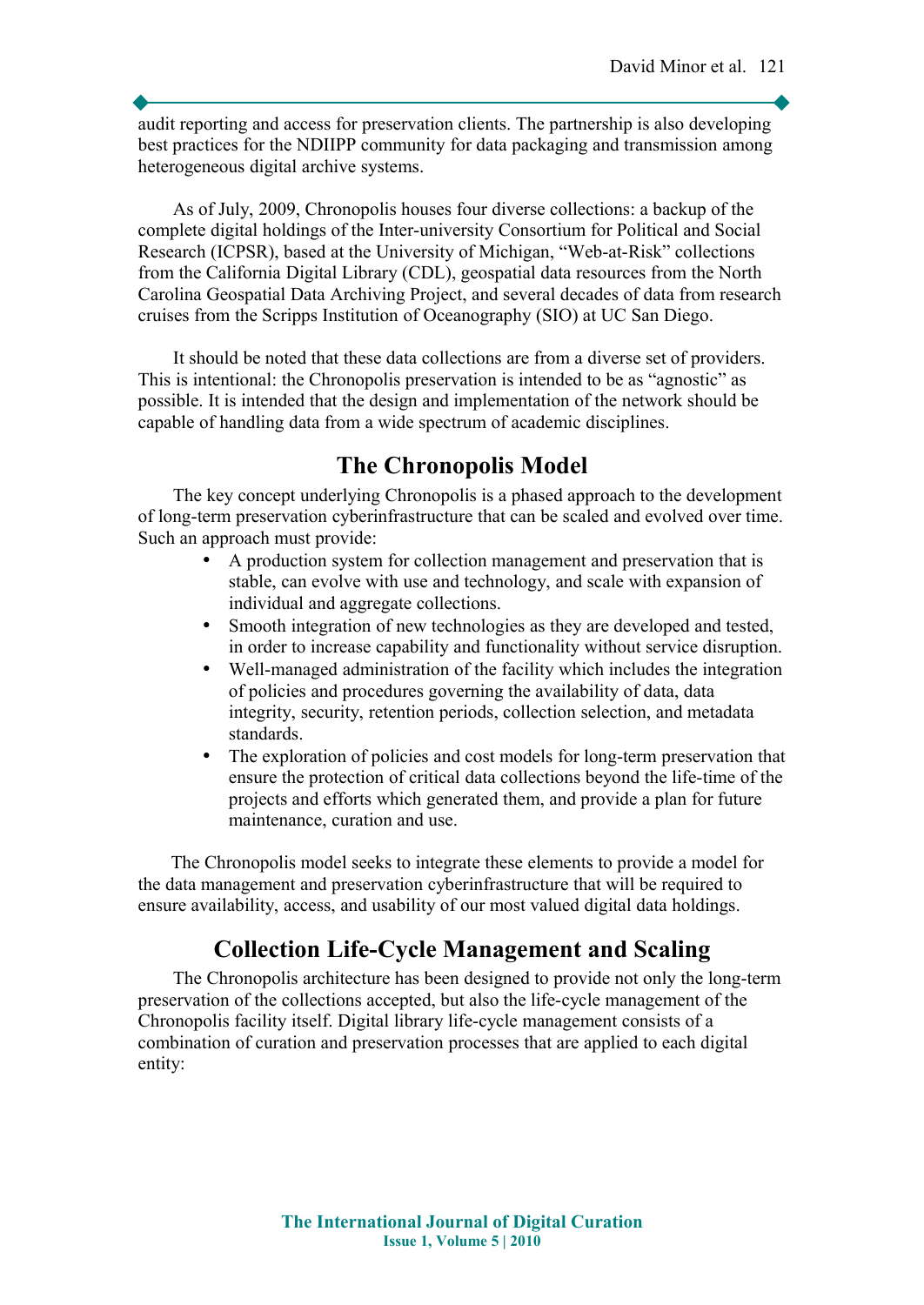- *appraisal the determination for whether a collection is appropriate for preservation;*
- *accession* the controlled process by which collections are imported and evaluated for completeness and correspondence to a submission agreement;
- *description* the process of assembling the context that will be used to describe provenance, integrity, structural, and behavioral characteristics of the data;
- *arrangement* the process of structuring the metadata into a collection hierarchy, and aggregating digital entities into containers for storage management;
- *storage* the process of replicating digital entities and metadata context onto at least three independent data grids to ensure collection survivability;
- *preservation* the process of managing technology evolution and maintaining integrity by migrating to new media, new encoding formats, new information syntax, and new storage technologies as more cost effective systems become available; and
- *access* at a level appropriate as determined by the Chronopolis members.

The Chronopolis digital repository has initially been federated from three independent data grids. The three-site design is essential to minimize risk, provide high performance access across the nation, support distribution, and balance load (Moore, [2004\)](#page-13-5). SDSC is the initial core replication center, accepting all new data. All data is then replicated to the storage systems at UMIACS and NCAR at a high rate of speed. Thus all three sites have mirror copies of the digital holdings.

### **Chronopolis Tools**

Chronopolis is comprised of several core technologies. These technologies have been designed to work together to provide a seamless preservation environment of geographically replicated content. One of the explicit goals in Chronopolis is to investigate emerging tools which are particularly appropriate for the digital preservation community.

#### *BagIt transfer format*

BagIt<sup>[2](#page-3-0)</sup> was chosen as the principal format for collection packaging during the transfer process from data provider to the Chronopolis system. (This is separate from replication of data within the system, which is discussed below.) BagIt was originally developed by the California Digital Library (CDL) and the Library of Congress. The Library of Congress has used it to transfer over 80TB of highly heterogeneous materials between differing storage systems. The BagIt specification was written to provide a simple, generic, easy to use method to accomplish data transfers. The key features of BagIt are its inclusion of a clear inventory (including a collection directory structure, object names and checksums), and its inherent ability to parallelize the transfer process for high-speed exchange.

<span id="page-3-0"></span><sup>&</sup>lt;sup>2</sup>BagIt Specification:<http://www.cdlib.org/inside/diglib/bagit/bagitspec.html>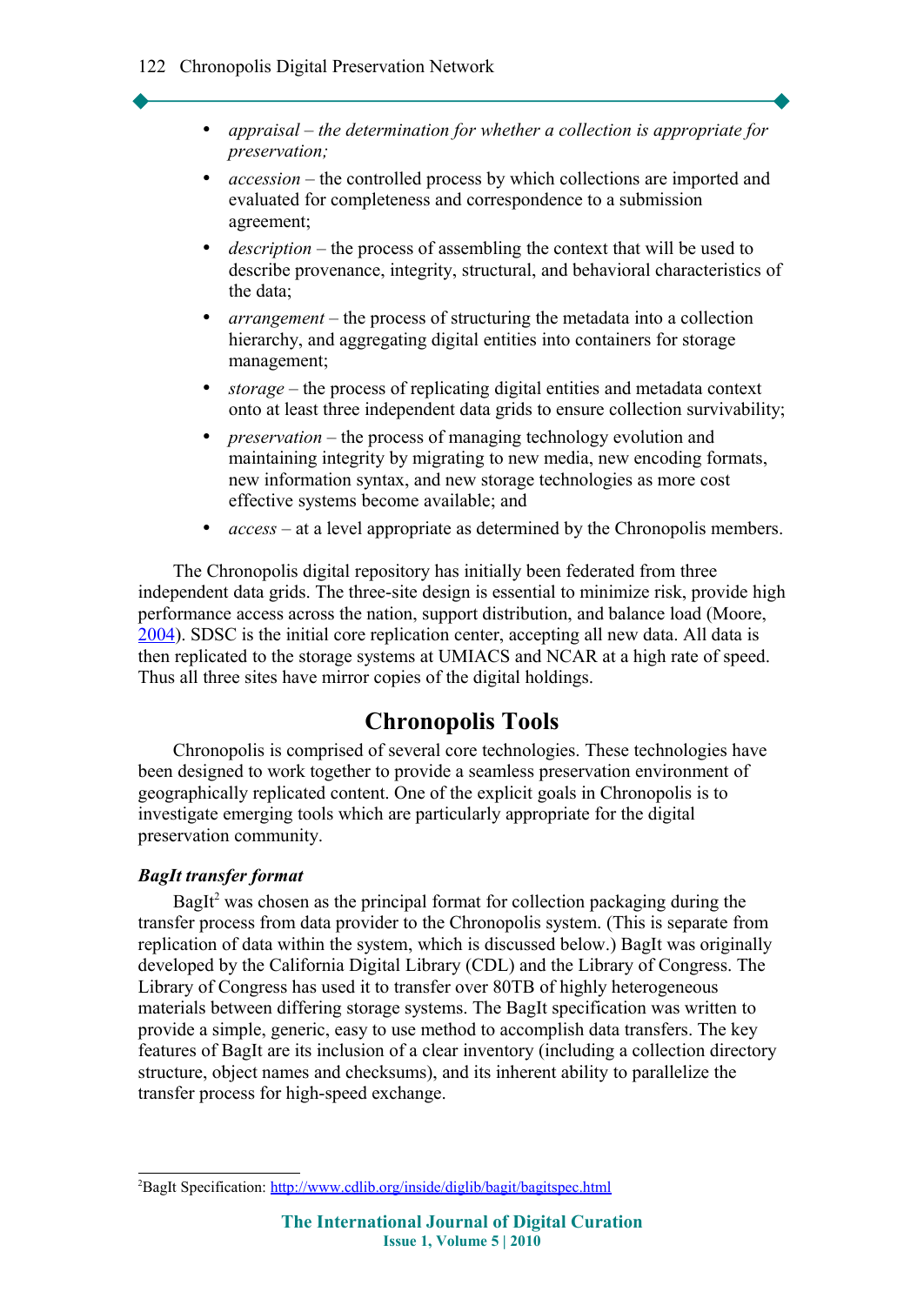Much like a .tar or .zip file, the BagIt format is simply a specification for aggregating a collection of files into a single package file. A BagIt file has a minimum of two housekeeping or extra files beyond those of the collection. These include a "manifest-algorithm.txt" file, and a "bagit.txt" file. Along with these two files at the root level the collection objects are placed in a /data directory. The "bagit.txt" file is a two-line file specifying BagIt version and character set used. The "manifestalgorithm.txt" is a key file which includes a complete inventory of the collection giving pathname and checksum for each data object. In practice the "algorithm" in the "manifest-algorithm.txt" is replaced with the checksum method used (MD5, SHA-1, etc.).

To enable fast parallelizable network transfers, a large bag can be transferred with "holes" in it, that is, with files that are missing but that can be retrieved by URL. The transfer of a large "holey" bag can be greatly sped up by fetching the missing files with multiple parallel retrievals using ordinary HTTP-aware tools. The holey bag option requires an additional "fetch.txt" file at the root level of the bag. A URL pointer or identifier must be listed for each object in the collection. This requires the data provider to assure the data objects are accessible via an http server.

Perhaps the foremost benefit of the BagIt format is that it contains an authoritative inventory and file checksum that can be used at various processing steps to assure the completeness of the collection. This turns out to be quite useful for automation of integrity checking of large collections as they are processed through the Chronopolis system. Additionally a significant BagIt feature is that entire collections can be moved around referencing a single file. When using a holey bag this file can be quite small, amounting to a fraction of the overall collection size. Holey bags allow the transfer process to be sped up by parallelizing the exchange process. Open source code exists which instantiates up to 16 parallel processes to tackle the URL transfers.<sup>[3](#page-4-0)</sup>

Division of collections into bags is not always a straightforward decision. In the Chronopolis project the data providers have been encouraged to put whole collections up to 5 TB into single BagIt files. Experience shows that beyond this size it makes more sense to divide the collection into smaller parts.

The BagIt format is growing in popularity, particularly among the NDIIPP partners, many of whom have adopted this format in their projects. At the June, 2009 NDIIPP Partners Meeting, several presentations included discussion of the BagIt format (NDIIPP, [2009\)](#page-14-1).

#### *Storage Resource Broker (SRB)*

The Storage Resource Broker (SRB) is a data handling middleware package that provides uniform access to data collections stored within a data grid.<sup>[4](#page-4-1)</sup> The data grid may consist of heterogeneous storage devices distributed across multiple organizations. The primary benefit of the SRB is that it allows for a single uniform access to manage collections regardless of whether they are on a tape drive across the world or sitting on your desktop. Chronopolis uses SRB to manage all the data collections housed across its currently configured three zones located at SDSC, NCAR, and UMIACS.

<span id="page-4-0"></span><sup>&</sup>lt;sup>3</sup> Library of Congress Transfer Tools:<http://sourceforge.net/projects/loc-xferutils/>

<span id="page-4-1"></span><sup>&</sup>lt;sup>4</sup> Storage Resource Broker: [http://www.sdsc.edu/srb/index.php/Main\\_Page](http://www.sdsc.edu/srb/index.php/Main_Page)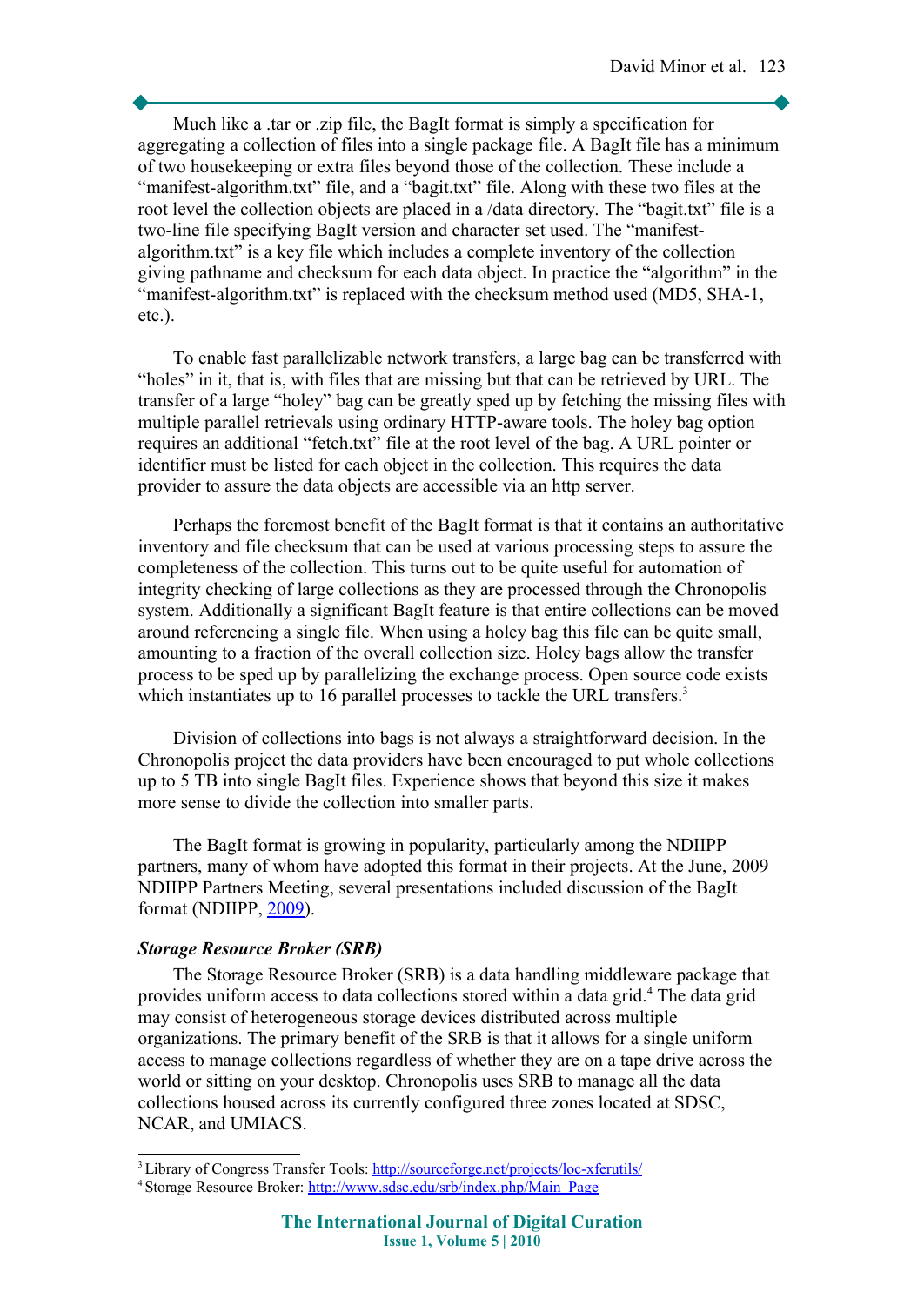#### 124 Chronopolis Digital Preservation Network

As part of its management scheme the SRB uses a metadata catalog (MCAT) which sits on top of a database. The MCAT's main purpose is to manage access level metadata for individual objects, recording attributes such as storage location addresses, pathnames, filenames, ownership, security information, and user permissions. All attributes are needed to store and retrieve objects across distributed systems.

The SRB is, in essence, the glue that holds the data grid together. As part of the configuration process SRB systems are set up at each participating organization. The SRB systems are configured as unique zones and federated into a data grid. Individual data storage devices are registered into the MCATs at each zone. Users are set up and read/write permissions are configured at each site, as well as across zones. The end result is a robust data grid.

The SRB has several human and machine interface methods.<sup>[5](#page-5-0)</sup> Since the SRB is truly used as a middleware tool in Chronopolis, the interface used is machine level and at the command line using Scommands. Machine level APIs (Application Programming Interfaces) are used to integrate communication to other developed tools such as the Replication Monitor and ACE (Auditing Control Environment). The human level Scommands are used primarily during the initial ingest process.

The SRB, which has been in existence for almost a decade, is being replaced by a more advanced tool, iRODS.<sup>[6](#page-5-1)</sup> iRODS has a framework quite similar to the existing SRB but includes a rule-based level allowing customizations of many aspects of the data grid. Future work includes transitioning Chronopolis to the iRODS middleware package.

### *Replication Monitor*

The SRB Replication Monitor<sup>[7](#page-5-2)</sup> is an automated web-based application developed to monitor the copying of collections within the Storage Resource Broker. The monitor was designed to provide an easy-to-use, hands-off mechanism to reliably transfer data between zones in the SRB. Copying small collections will usually occur within a few hours in a relatively stable environment. However, copying the millions of files and terabytes of data required by Chronopolis requires days, if not weeks, during which time any number of transfer errors may occur. The Replication Monitor attempts to overcome these errors by retrying operations several times during different time windows in an effort to complete a file copy. The Replication Monitor is able to detect unusually high failure rates and pause itself while it waits for the network or software to stabilize.

The Replication Monitor replicates data on a per-collection basis. Each collection has one or more replica sites registered. Each site has its own independent replication policy. This policy determines how many simultaneous copies may occur between a master and replica site. Determining simultaneous copies is a function of network latency, average file size in a collection, and the capability of the MCAT database at each site. For example, on a collection with large files, NCAR will have a policy that attempts more simultaneous copies than UMIACS. This is due to NCAR having a

<span id="page-5-0"></span><sup>5</sup> Storage Resource Broker Interfaces: http://www.sdsc.edu/srb/index.php/FAQ#Interfaces\_and\_Tools

<span id="page-5-1"></span><sup>6</sup> iRODS: <u>https://www.irods.org/</u>

<span id="page-5-2"></span><sup>7</sup> Replication Monitor:

https://wiki.umiacs.umd.edu/adapt/index.php/Replication:Replication\_Monitor\_2.0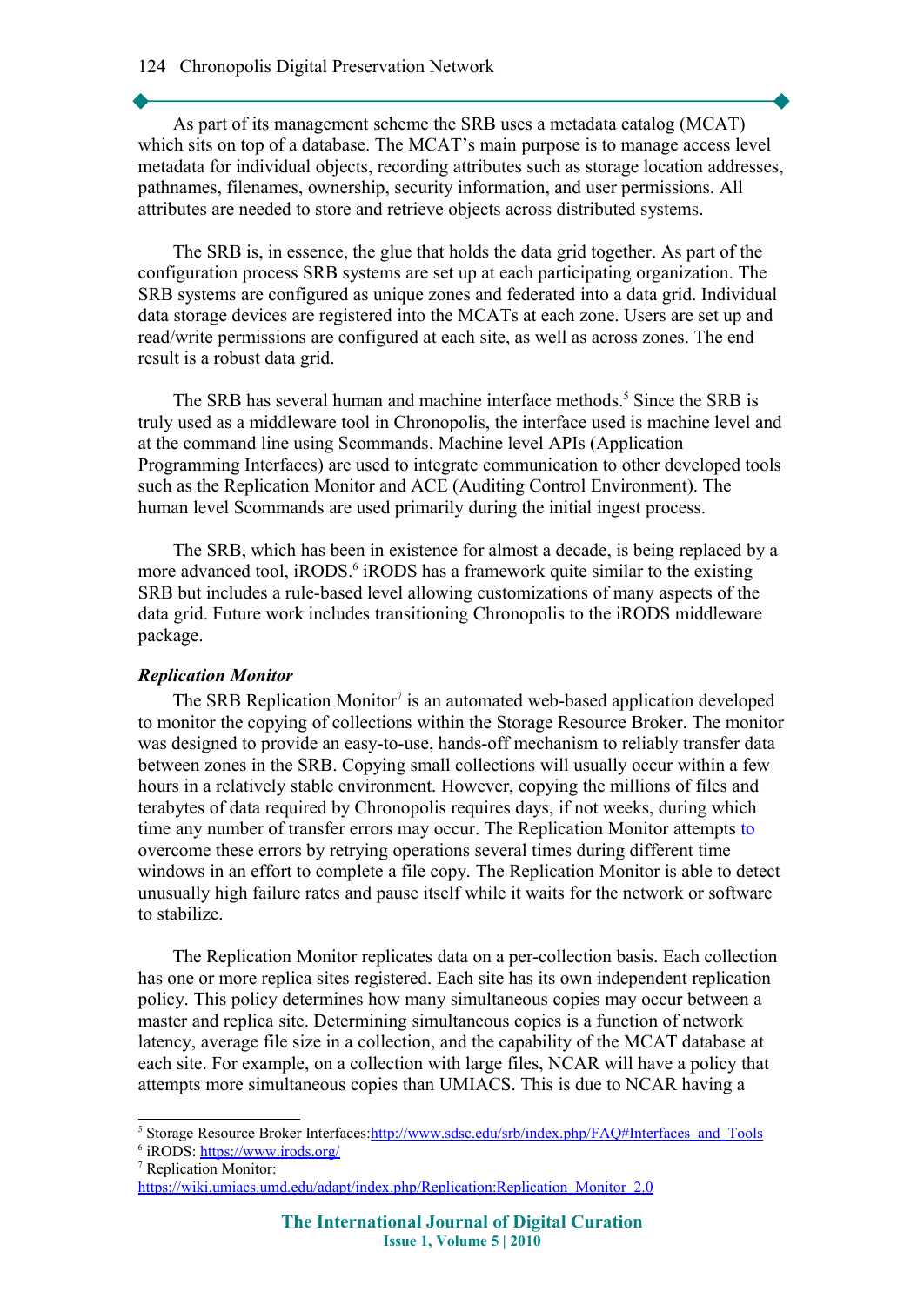much faster (10Gb/s) connection than UMIACS (1Gb/s). Conversely, when managing collections with many small files, NCAR will generally configure fewer simultaneous copies than UMIACS as the bottleneck will be the MCAT. UMIACS is able to benefit from more connections due to the higher latency between request and response.

After collections have been registered and policy set, a replication process is started. While each replica site may appear to be linked, they in fact execute tasks independently from each other. This prevents an outage at one replica site from affecting the performance of another. Replication is a two-part process, both parts operating in parallel. In the first part, a list of files is gathered from the master site, which is compared to the replica site. Any files that do not exist on the replica site, or have a different checksum than the master, are added to a queue to be replicated. The second part consists of a pool of threads monitoring the work queue for files that need to be replicated. When a thread retrieves a file from the queue, it will attempt to copy the file to the replica site. After replication is finished, any files seen on the master site, which were not able to be replicated, are flagged with errors. In the event of a network outage, all parts of a replication will pause until the network or software is back online. As an example, during replication to NCAR, there were several maintenance downtimes on their SRB services. The replication process was able to continually pause and resume as services went offline and became available again.

### *Auditing Control Environment (ACE)*

 $ACE<sup>8</sup>$  $ACE<sup>8</sup>$  $ACE<sup>8</sup>$  is an integrity-monitoring platform based on creating a small-size integrity token for each digital object upon its deposit into the archive (or upon registration of the object in an existing archive). This token is stored either with the object itself or in a registry at the archive as authenticity metadata.

These tokens are linked together through time spans by an auditable third party. For each time interval, cryptographic summary information (CSI) that depends on all the objects registered during that time interval is generated. The summary information is very compact and is size-independent of the number or sizes of the objects ingested. The period of each round is currently defined in seconds but can adapted as needed by the archive.

At the end of each day, all CSIs generated are aggregated into a final witness value. This witness value is a single number that is used to verify all CSIs issued during the previous day. The value is expected to be stored on reliable, read-only media, and published over the internet. An independent auditor, given a trusted witness, may assert the integrity of all CSIs for a given time period. Once CSIs are certified, they may be used to validate all tokens covered by the summaries. Once tokens are validated, an auditor may assert that any file whose cryptographic digest matches its token has not been tampered with to a high probability.

Regular audits are continuously conducted, making use of the integrity tokens and the summary integrity information to ensure the integrity of both the objects and the integrity information. In the Chronopolis implementation, audits can also be triggered by an archive manager or by a user upon data access. However, it is assumed that the auditing services are not allowed to change the content of the archive even if errors are detected. The responsibility for correcting errors is left to the archive administrator after being alerted by the auditing service.

<span id="page-6-0"></span><sup>&</sup>lt;sup>8</sup> Auditing Control Environment:<https://wiki.umiacs.umd.edu/adapt/index.php/Ace:Main>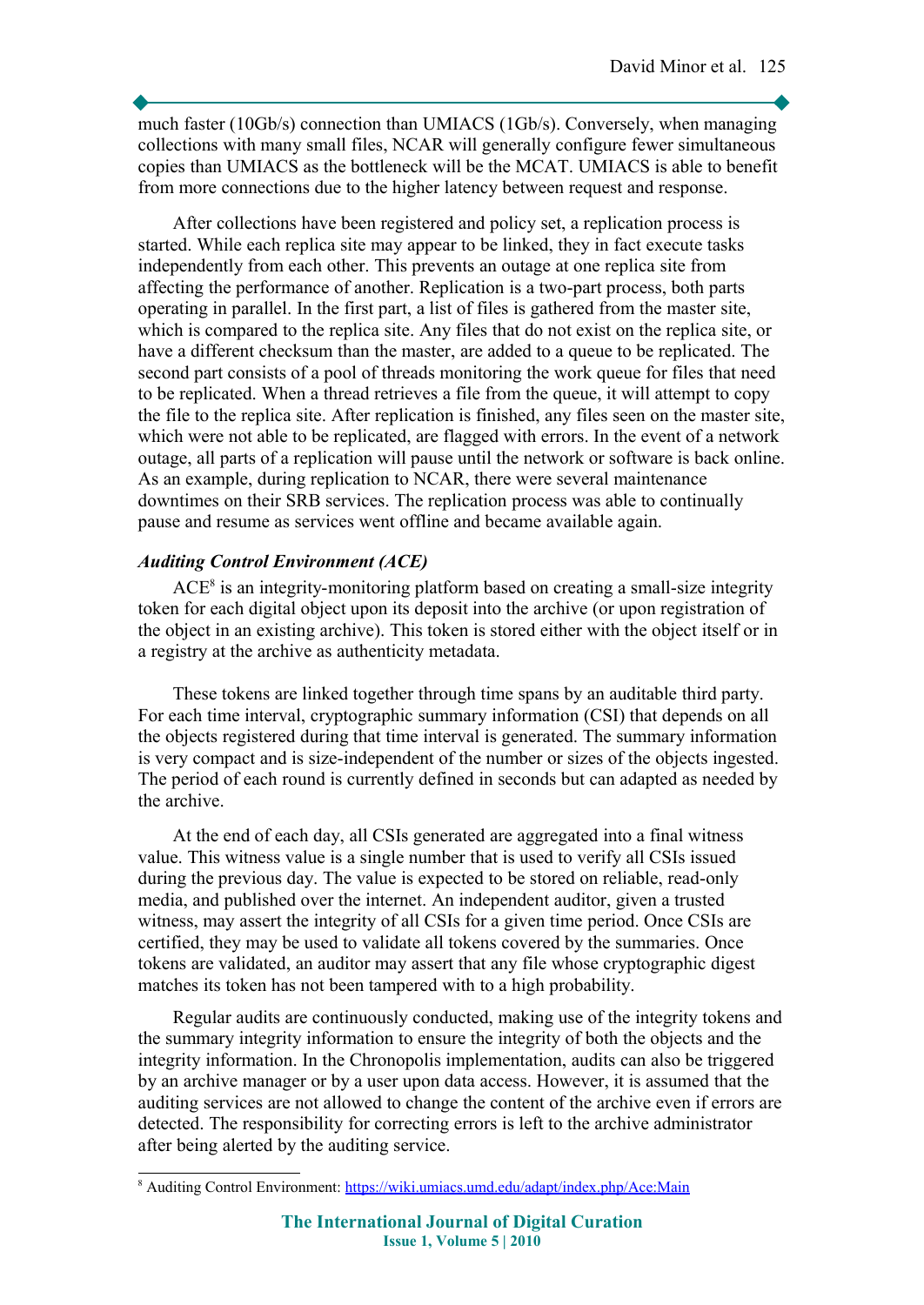The ACE system consists of two components, the first of which is an Integrity Management Service (IMS) which gathers token requests into rounds and generates Integrity Tokens (IT) at the end of each round. The IMS is also responsible for publishing nightly witness values. UMIACS currently hosts a publically available IMS for any party to use. The second component of ACE is a suite of multiple, independent Audit Managers (AM) that are installed locally at archives and that periodically check the integrity of monitored objects according to a locally defined policy.

The ACE Audit Manager is a web-based interface that is able to monitor multiple collections across different types of storage. The AM periodically scans different collections according to a customizable policy. Each scan checks the integrity of files in a collection, and can be configured to check the integrity of the digests securing those files. The AM keeps a detailed audit trail describing all changes that have been observed. At any point, reports showing the current state of a collection may be generated, as well as historical reports showing collection changes over time.

# **Chronopolis Services**

Using the tools elucidated above, Chronopolis provides a suite of replication and preservation services. These services are the mechanics of the digital lifecycle for objects in Chronopolis, from ingest and replication to monitoring and managing.

#### *Collection ingest*

The Chronopolis ingest process consists of several steps, including negotiation with data providers, data transfer, registration into Chronopolis, and quality assurance/quality control (QAQC) at various stages. The initial process starts with human negotiations between Chronopolis and the data provider personnel. During this discussion issues such as the number of collections, their sizes, naming of collections and transfer methods are discussed. The packaging and transfer process thus far has varied somewhat according to the data provider, however for the most part BagIt has been used during data collection transfer to SDSC storage devices. Starting with a BagIt filename that is accessible from the data provider, the collection must be retrieved, usually via *ssh* or the *wget* transfer protocol. Once onto an SDSC storage device a QAQC process is run against the authoritative collection manifest file originating from the data provider. This process includes checking inventory and individual data object checksums. The collection is transferred to a storage device that is a registered SRB resource so that the actual SRB ingest is merely a registration of the collection into the SRB MCAT. Once ingested, read permissions are granted to the NCAR and UMIACS SRB zones so that the replication process can proceed. The final step includes registration of the collection into the ACE monitoring system.

#### *Replication*

Replication from SDSC to UMIACS and NCAR is monitored using the SRB replication monitor installed at UMIACS. Prior to replication, each replica site designates an account local to its zone that will host the data. Using a local account ensures that accessing a partner's data is not dependent on any services running at a remote partner. After this account has been established, the master site grants readonly access to this new account. This account will be used to pull data from the master site to remote peers.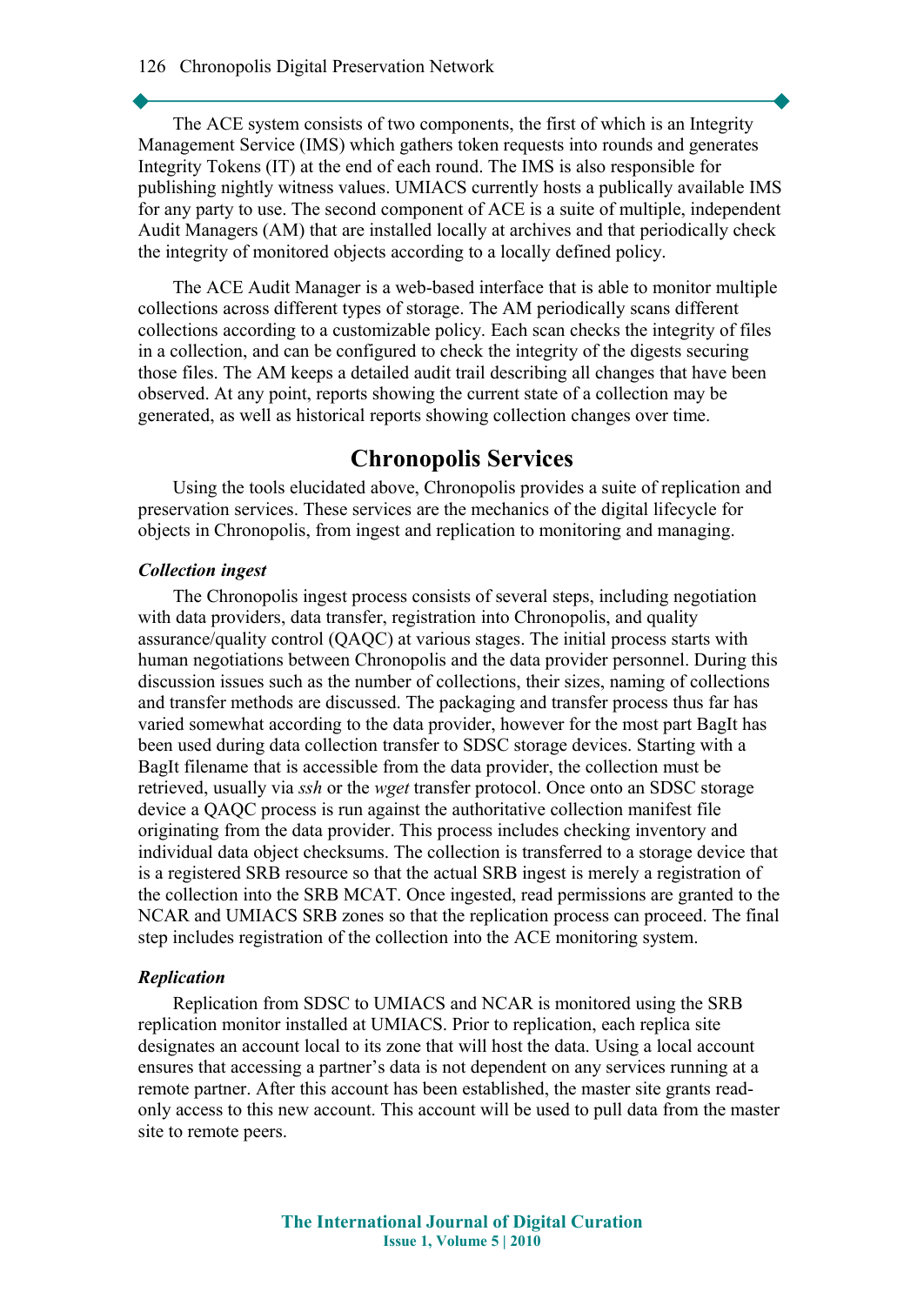The collection is then registered to the SRB Replication Monitor. After all data has been ingested and access permissions set on the master site, replica synchronization is started on the Replication Monitor. This synchronization will compare the files in the master collection with each registered partner. Any data that is different or non-existent on a partner site will be copied to the remote site. The resulting replica at the peer sites will be under the custody of the local SRB account on that partner.

As new data is added to collections on the master site, replication may be triggered multiple times to ensure that all partner sites have copies of the complete collection. The Replication Monitor only pulls data from the master site to partner sites. Any data that exists on partner sites that does not exist on the master site is not removed: a manual deletion is required. During the ingestion of collections into Chronopolis only one situation was encountered where the manual removal of files from a partner site was necessary.

#### *Auditing*

An Audit Control Environment Audit Manager (AM) (Song & JaJa, [2007\)](#page-14-3) has been installed at all three partner sites to monitor the integrity of replicated files. The three partner sites administer their ACE installations independent of other sites. After replication to a partner site finishes, that site registers the new collection into ACE for monitoring. During registration, collections are grouped by data provider, an audit policy is assigned to them, and connection information for the SRB is gathered. Each collection is assigned a unique audit policy determining when the AM will scan collections for changes. The current default policy in Chronopolis is to audit collections every 30 days.

During the initial audit, SHA-256 digests are registered for all files in the collection. These digests are secured as described previously and used to validate the contents of a collection during subsequent audits. After the collection has been registered, auditing will occur as dictated by the collection's policy or manually as triggered by an administrator. After each audit a report is generated summarizing what activity occurred during an audit. These may optionally be delivered via e-mail.

After a collection has been fully registered, an administrator may compare the collection to either a supplied manifest or to a peer site. After replication, partner sites that recently received data should compare the new collections to the master collection. This will detect any files that may have not been properly replicated. In Chronopolis, both partners at UMIACS and NCAR will compare their collections against SDSC to ensure they have been replicated properly.

Performance testing of the AM installation at UMIACS has shown that the entire Chronopolis holdings can be audited in under one week (Smorul & JaJa, [2009\)](#page-14-2). The table below shows the audit performance grouped by data provider.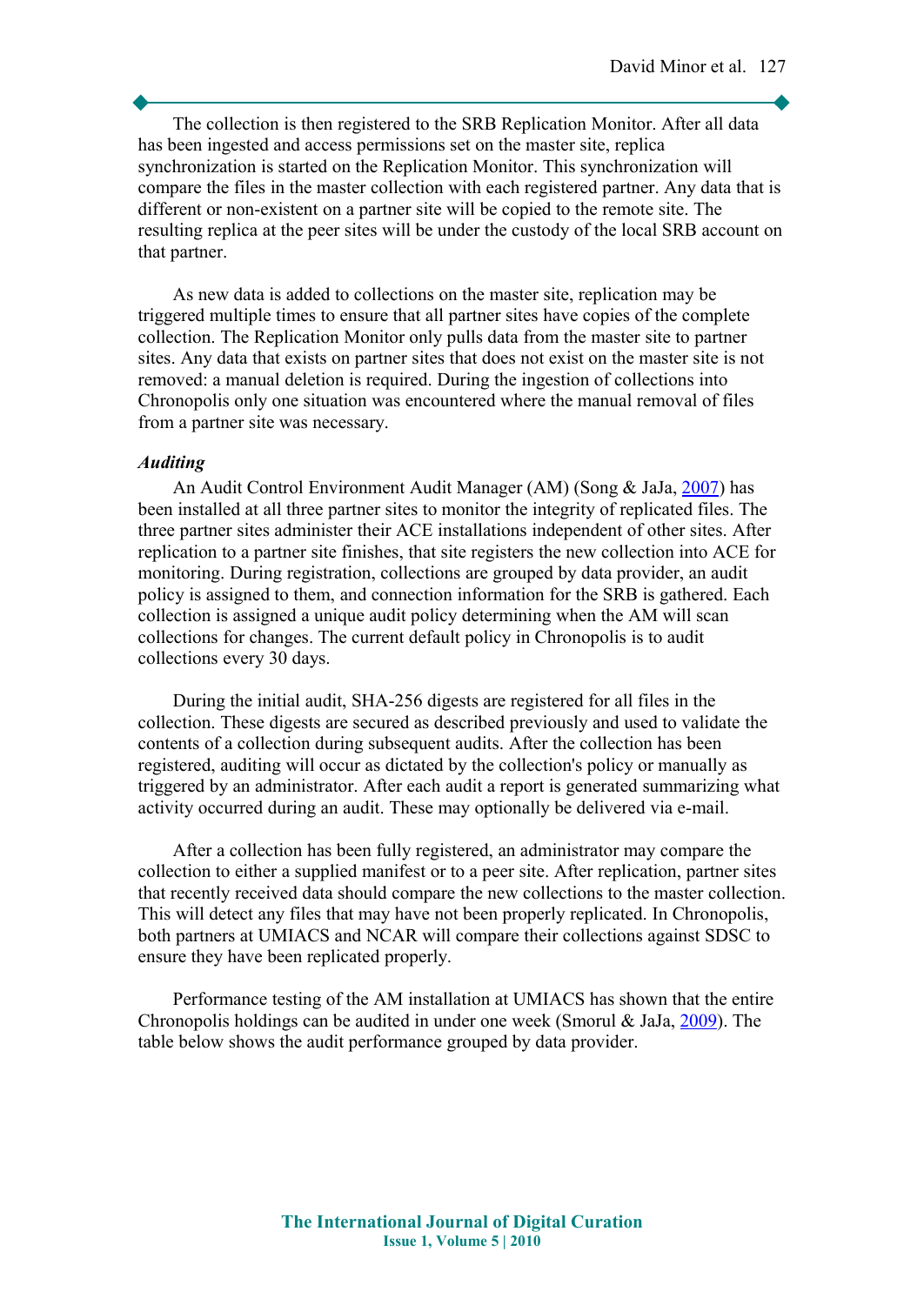| Installation | Files     | Directories | <b>Size</b> | Time(h) |
|--------------|-----------|-------------|-------------|---------|
| <b>CDL</b>   | 46,762    | 28          | 4.291 TB    | 20:32   |
| SIO-GDC      | 197,718   | 5.230       | 815 GB      | 6:49    |
| <b>ICPSR</b> | 4,830,625 | 95,580      | 6.957 TB    | 122:48  |
| NC-State     | 608,424   | 42,207      | 5.465 TB    | 32:14   |

Table 1. Audit performance grouped by data provider.

### *Metadata Services*

A Chronopolis Metadata Working Group is in the process of developing a metadata model for Chronopolis' first phase services to meet the following requirements:

- support Chronopolis' first phase services, including:
- replicate assets in multiple and geographically dispersed locations
- monitor assets regularly to identify deterioration or corruption
- develop mechanisms for replacing deteriorating or corrupt assets
- deliver assets back to the Data Provider upon request

This model must also:

- be conformant to community metadata standards (PREMIS Editorial Committee, [2008\)](#page-14-4)
- be extensible to support future development of Chronopolis services and community metadata standards
- promote trust among data providers for Chronopolis.

The Metadata Working Group made an analysis of the Chronopolis system, determining what metadata are created and used and how they are created at certain points in the Chronopolis life-cycle of a digital asset. Discussions were founded on two basic assumptions:

- Data providers need to be highly confident that the assets they submit to the system can be retrieved.
- Metadata is the foundation of that confidence and allows Chronopolis management to know digital assets are the same as what was submitted or to identify those that are not and "cure" them via the replication technology utilized in the system.

The working group posited the life-cycle path of a digital asset in the Chronopolis system, noting eight types of events that the life-cycle triggered. These event types do not necessarily occur in a linear sequence.

- ET-1. Service Level Agreement
- ET-2. Acquisition Transfer
- ET-3. Acquisition Validation
- ET-4. Acquisition Registration into the SRB
- ET-5. Acquisition Registration into ACE
- ET-6. Inter-node Inventory Check
- ET-7. Acquisition Replication
- ET-8. File Integrity Check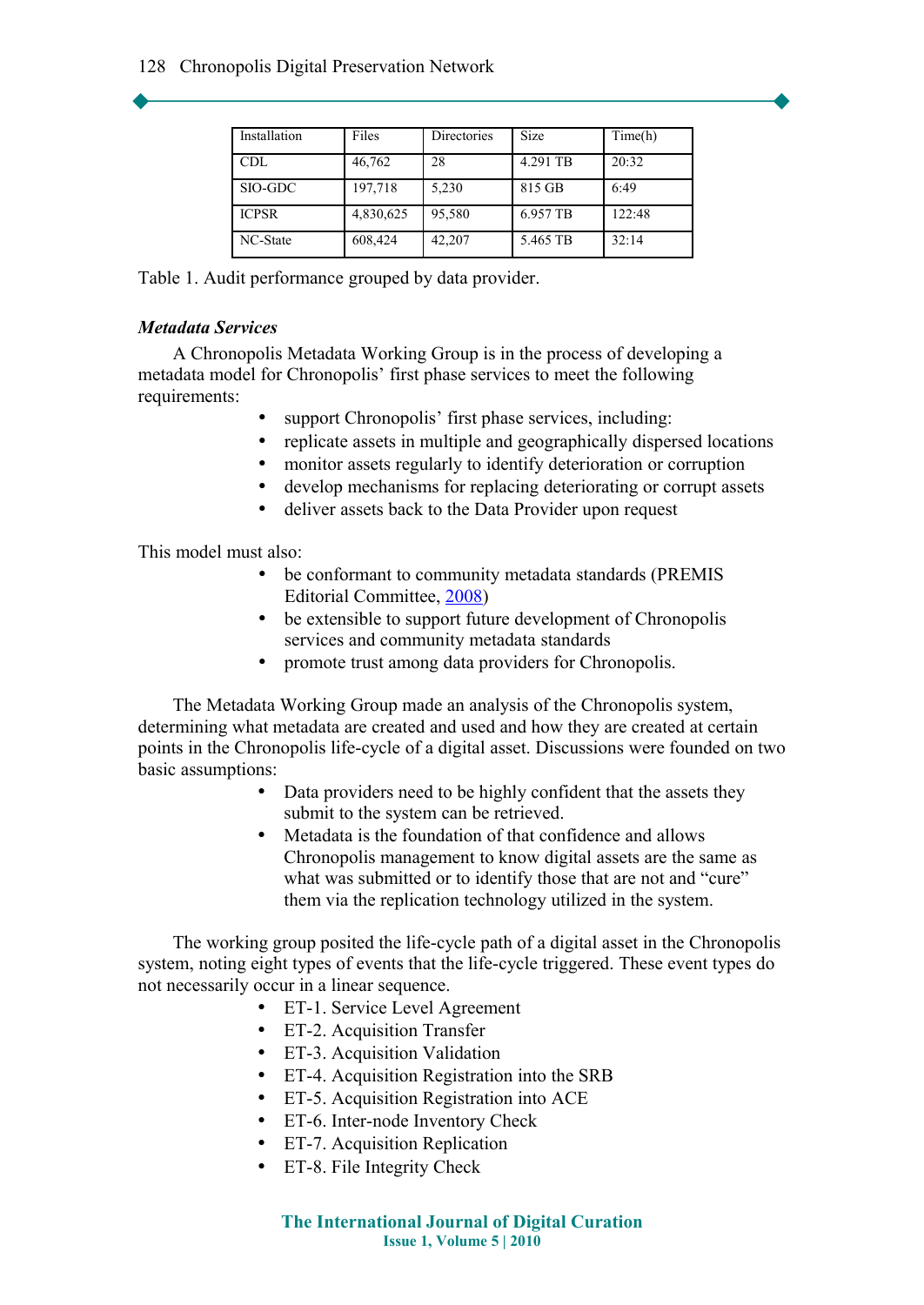Each event was then analyzed to determine how adequately it was represented in the system, what additional metadata might be needed to improve the representation, and whether the metadata were or could be automatically created by one of the Chronopolis sub-systems (MCAT, ACE, or Replication Monitor) or required human intervention (e.g., initial submission and integrity check). A representation of the model resulting from this work is presented in Figure 1 below.

This model is far from complete at this stage and will be a major focus for future work within Chronopolis.



Figure 1. Chronopolis events.

#### *Chronopolis Advanced Access Portal*

The current implementation of the Chronopolis system contains a collection of software systems that are loosely coupled in their management interfaces. Expert level knowledge of the Chronopolis system components is required to perform the various functions within the system. The project is currently working to make this operational functionality available to a broader group of Chronopolis users, with focus on the current expert users, data providers, and project stakeholders. To this end, software interfaces to the current components focused on users' needs are currently under development or are contemplated for future development. These tools integrate the information from the existing components into a single, easy to understand portal.

For example, the information that is required for monitoring the status and error conditions can currently be found in Chronopolis components if one knows where to look. Since various software components are installed at each of the Chronopolis archiving institutions, the user must possess a mental map of the installations. This is knowledge that the designers have, but a typical user is far less likely to acquire it. To facilitate a less complex interaction for users, the Chronopolis project has designed a web-based status display that integrates information from all sites into an integrated page. The aim of this status display is to pull status information from all Chronopolis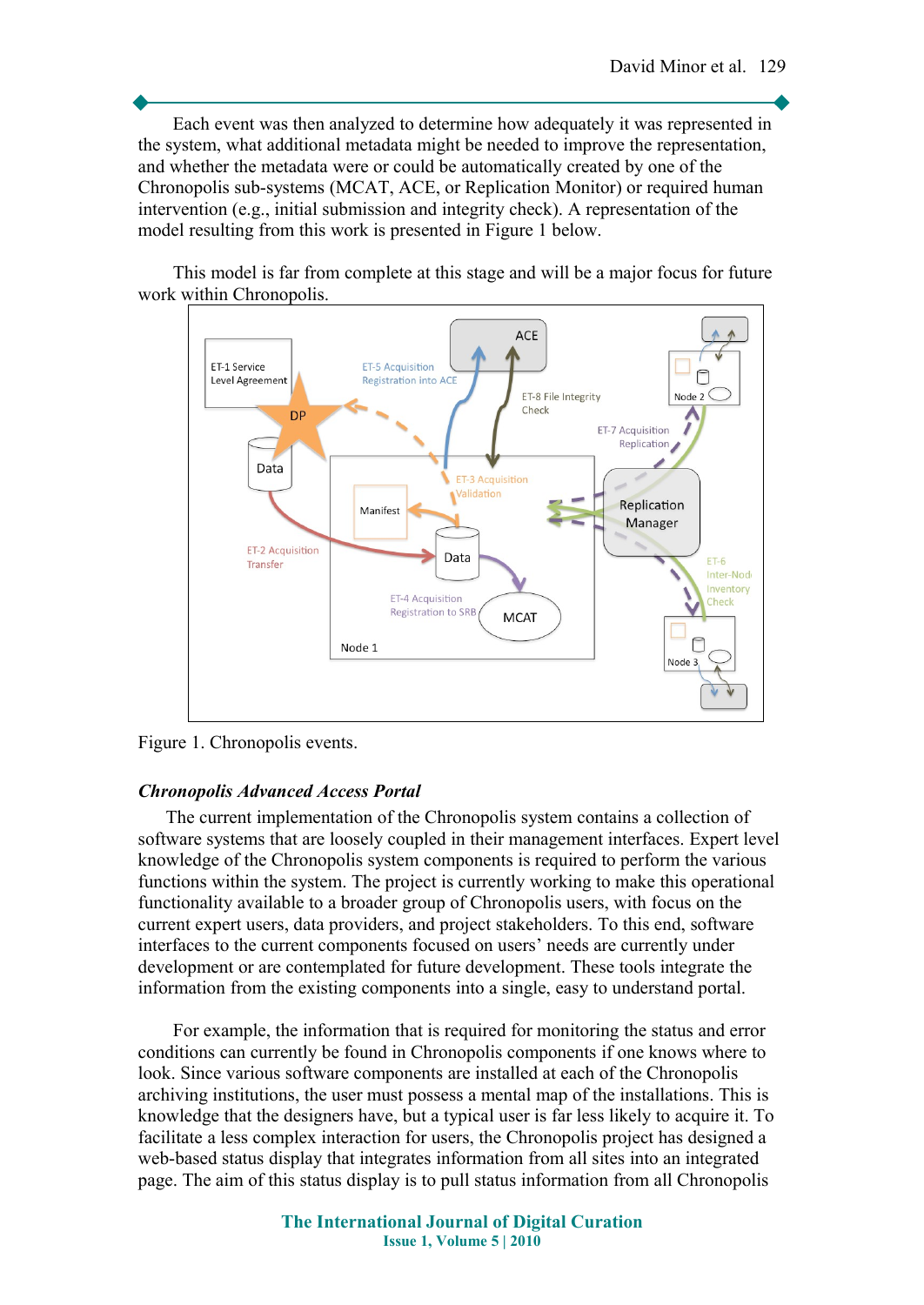components and integrate it, so that users can quickly ascertain the state of collections of interest, find any replication or verification errors, then drill into the information to discover the cause. This interface will also provide access to collections' metrics and reports.

The ACE Audit Manager provides Javascipt Object Notation (JSON)<sup>[9](#page-11-0)</sup> access to most functions. Among these are collection status, state of an individual collection, event log browsing, and item level browsing. Access permission to the JSON services requires an ACE account. Within Chronopolis a common read-only account has been created at all partner sites so that various harvesting software may automatically retrieve data from audit managers for display in a portal. Specifically, only the following access is required at all three sites: overall collection status, item level browsing, log retrieval, error report retrieval, activity report viewing, download collection digests, duplicate detection, and token downloading. This access allows remote sites to pull enough information to determine what differences may exist among their collections and their peers' collections, and to show overall collection health.

# **Future Directions for Chronopolis**

It should be clear at this point that in its first phase of development, Chronopolis has been focused strictly on designing and implementing the initial groundwork needed for digital preservation. As such there are a number of important actions which will need to be taken in order to bring the enterprise into the larger realm of digital curation. These actions represent some important lessons learned from the initial phase of the project. The general rubric for these lessons is better tying Chronopolis into the curation processes of the parent organizations and data providers. Closely related to this is the notion of OAIS (Open Archival Information System) preservation actions (Higgins, [2008\)](#page-13-6), which have not been specifically addressed in the current Chronopolis phase. There are several key items which will be under investigation in working through these lessons learned, including:

- More thorough testing of how data within the Chronopolis system can be handed back to the data providers, demonstrating that the data retains its usability and consistency.
- Development of better (and more automatic) tools or hooks into the Chronopolis system for data providers, allowing them to work with the data within their own access systems. While Chronopolis is strictly speaking a preservation system, and the data within it is not intended to be modified on a regular basis or accessed by end users, it is not intended to be a black box which data providers cannot verify or interact with as necessary.
- Work with data curation efforts currently beginning at several institutions to examine what role a preservation system can play for them. It is not within the purview of Chronopolis to define the usage needs and models of data users and researchers. Rather, it will function best as a working partner with these larger curation efforts, providing the backend functions that they need to ensure that data is reliably preserved.

<span id="page-11-0"></span><sup>&</sup>lt;sup>9</sup> Introducing JSON:<http://json.org/>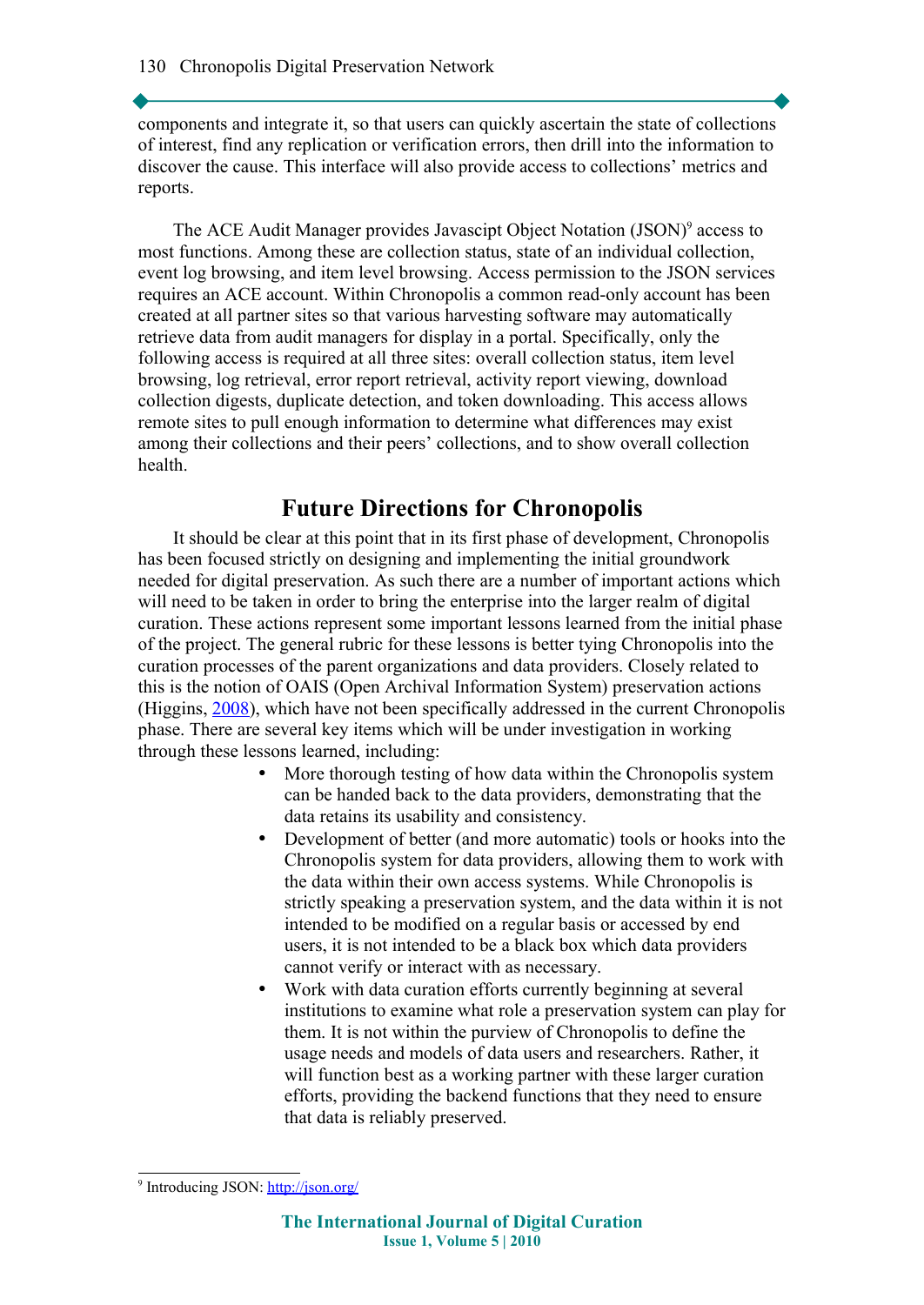In addition to these general goals, there are several specific points of action for Chronopolis which are already planned for the near future. These are enhancements or continuations of the work that has been done so far.

#### *Updated auditing procedures*

The process of auditing collections will be expanded in several areas. Currently auditing is contained within a single partner site and comparison between collections is a manually triggered process. In the future, this comparison will be automated and included as part of a collection's audit policy. This will allow partner sites not only to assert that their holdings have not been modified, but also will allow them to assert their holdings are identical to partner holdings.

#### *Updated portal*

In the future additional pages will be added to support the integrated Chronopolis view, extending the functionality to control functions of the Chronopolis system. Functions here could include including starting and stopping replications using a drag and drop interface, restoring data zone-to-zone, and restoration of collections to the data provider. Data ingest could also be automated, using graphical controls to control tools like Bagit, which are doing the actual transfers. For validation, starting inner or intra zone validation can be done with a drag and drop interface.

In addition, for engineering system monitoring, interfaces will be added to monitor parameters like network performance, disk usage, and system loading that would help assess the overall health of the Chronopolis system over time.

#### *Automation of collection ingest*

There are several areas of the ingest process that can be automated. Initial collection level metadata can be obtained and ingested by having the data provider fill out some sort of electronic form. With the basic collection level attributes this form could also specify retrieval information, including transfer format, collection package naming and location details which all could be managed via a metadata schema. There are a couple of methods we wish to explore for automation of the Chronopolis SRB ingest. One is to use the BagIt technology and explore developments to automate its ingest directly into the SRB/iRODS storage devices and population of the necessary MCAT attributes. The other is to utilize existing SRB/iRODS lightweight clients. In this scenario the clients would be developed specifically for the Chronopolis system and thus easily dropped at the data providers organization and federated into the data grid. Existing collections at the data providers' organizations can be registered into their SRB/IRODS and automatically replicated to the Chronopolis archival zones. With some research, this may work as an interoperability method for data exchange with the existing MetaArchive LOCKSS (Lots Of Copies Keeps Stuff Safe) system.

#### *New collections and storage nodes*

The Chronopolis project is investigating the addition of new collections and new storage nodes. The addition of new collections is a given, and negotiations have begun with potential data providers. It is likely that most new data coming into Chronopolis will not be from current NDIIPP collections. This gives the project a chance to work with an even greater diversity of content and sources. New storage nodes are also a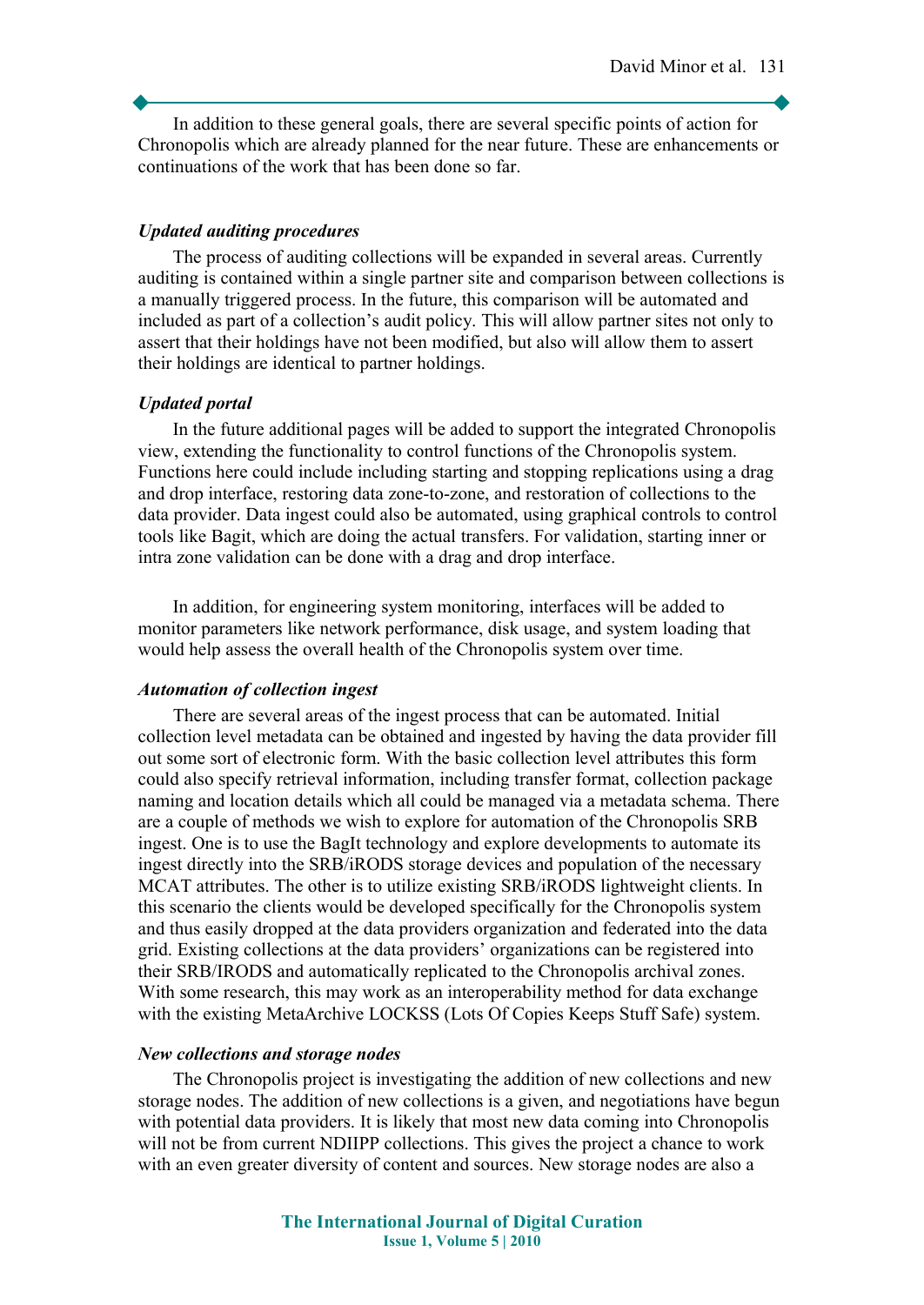possibility. This will enhance the preservation abilities of the network allowing the creation of new storage locations, which are also likely to be in geographical locations different from the current nodes.

### *Fully-fledged business model*

Chronopolis is currently evolving from a project, fully-funded by a single source (NDIIPP), into a broader-reaching, fee-for-service model. This requires a larger stable of Service Level Agreements (SLAs) with data providers and stricter contracts among the storage nodes in the network. These documents are anticipated to be written and in place by the fall of 2009.

### *TRAC certification*

One of the significant tasks planned for the next year is a full TRAC (Trustworthy Repositories Audit and Certification) certification<sup>[10](#page-13-7)</sup> for the Chronopolis network. This is viewed as an important step in verifying the current and future work to be undertaken. This will be a full certification, conducted by outside auditors who are not part of the Chronopolis project.

# **References**

- <span id="page-13-4"></span>Atkins, D.E., Droegemeier, K.K., Feldman, S.I., Garcia-Molina, H., Klein, M.L., Messerschmitt, D.G. et al. (2003, January). *Revolutionizing science and engineering through cyberinfrastructure* (Report of the National Science Foundation Blue-Ribbon Advisory Panel on Cyberinfrastructure). Washington, D.C.: National Science Foundation.
- <span id="page-13-1"></span>Hedstrom, M. (2003) *It's about time* (Final report of the workshop on research challenges in digital archiving and long-term preservation, April 12-13, 2002). Washington, D.C.: National Science Foundation and The Library of Congress.
- <span id="page-13-6"></span>Higgins, S. (2008). The DCC curation lifecycle model. *The International Journal of Digital Curation, 3*(1).
- <span id="page-13-3"></span>Library of Congress. (2002, October). *Preserving our digital heritage: Plan for the National Digital Information Infrastructure and Preservation Program.* Washington, D.C.: Library of Congress.
- <span id="page-13-0"></span>Moore, R. (2003, June). *The digital library frontier of knowledge generation.* Paper presented at NSF Digital Libraries Futures Workshop, Chatham, MA.
- <span id="page-13-5"></span>Moore, R. (2004, January). *Evolution of data grid concepts*. Paper presented at Global Grid Forum Data Area Workshop.
- <span id="page-13-2"></span>National Research Council. (2003). *Building an electronic records archive at the national archives and records administration*. Washington, D.C.: National Academy Press.

<span id="page-13-7"></span><sup>&</sup>lt;sup>10</sup> TRAC Certification:<http://www.crl.edu/content.asp?l1=13&l2=58&l3=162&l4=91>